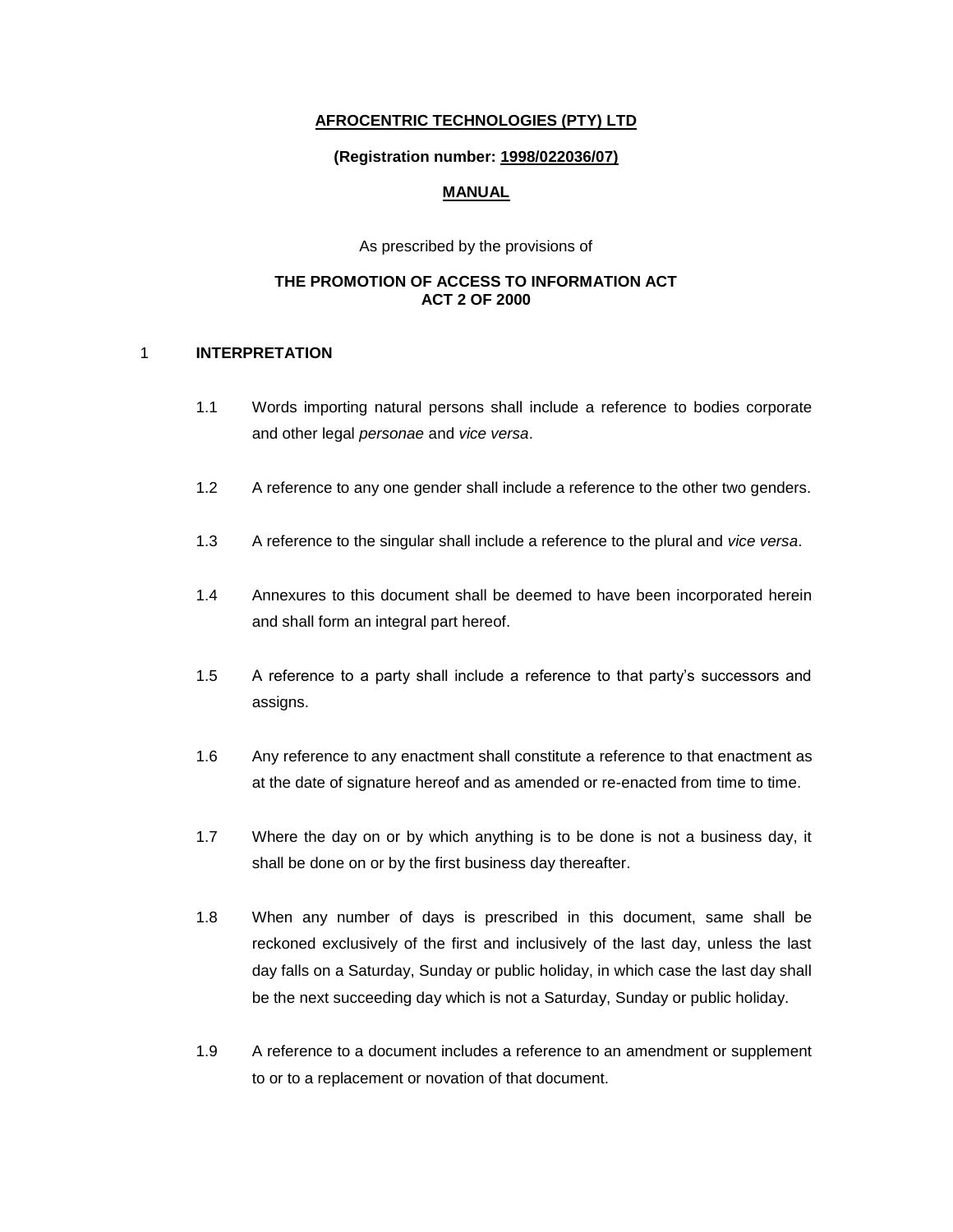- 1.10 Clause headings appearing in this document are for reference purposes only and shall not affect the interpretation hereof.
- 1.11 If any provision in any definition set out in either Clause 2 or any other clause in this document is a substantive provision conferring rights or imposing obligations on any party, effect shall be given thereto as if it were a substantive provision set out in the body of this document, irrespective of whether it may only be set out in a definition clause or such other clause.
- 1.12 Where figures are referred to in numerals and words, if there is any conflict between the two, the words shall prevail.

### 2 **DEFINITIONS**

- 2.1 **"The Act"** Shall mean the Promotion of Access to Information Act, Act 2 of 2000, as amended from time to time including the regulations promulgated in terms of the Act.
- 2.2 **"The company"** Shall mean AfroCentric Technologies (Pty) Ltd (registration number 1998/022036/07), a company duly registered and incorporated with limited liability in accordance with the statutes of the RSA with its principal place of business situated at 37 Conrad Street, Florida North, Roodepoort.
- 2.3 **"This document"** Shall mean this document together with all of its annexures, as amended from time to time.
- 2.4 **"Request liaison officer"** Shall mean the person duly authorised by the head of the company and appointed by the company to facilitate or assist the head of the company with any request in terms of the provisions of the Act.
- 2.5 **"RSA"** Shall mean the Republic of South Africa.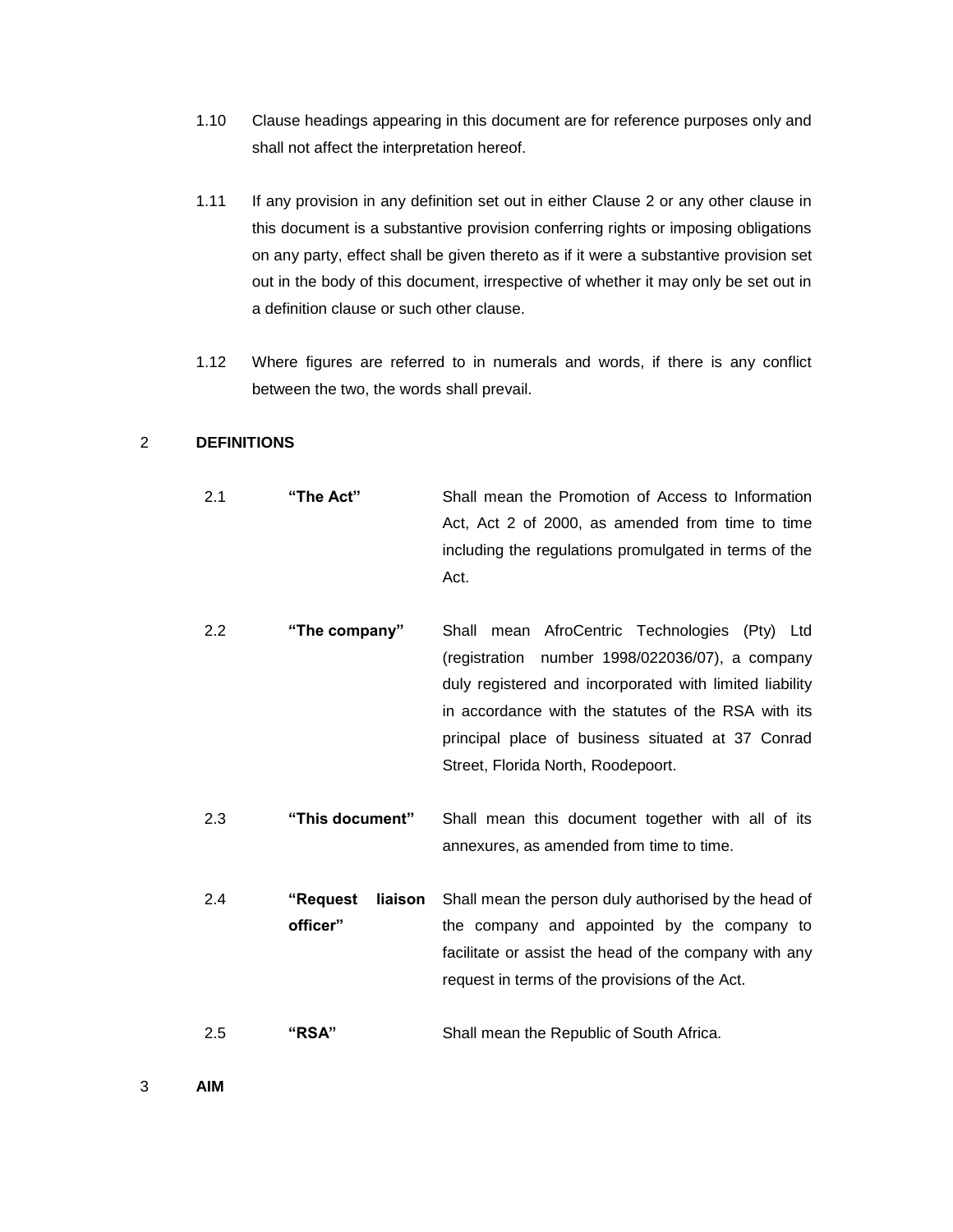To facilitate the requests for access to records of the company as provided for in the Act.

## 4 **DETAILS**

- 4.1 Postal address: PO Box 1101 Florida Glen Roodepoort 1708
- 4.2 Physical address: 37 Conrad Street Florida North Roodepoort 1709
- 4.3 Telephone number: 0861 435 467 / 087 361 1746

# 5 **CONTACT DETAILS OF THE HEAD OF THE COMPANY AND THE REQUEST LIAISON OFFICER**

- 5.1 The head of AfroCentric Technologies (Pty) Ltd is Sello Mmakau.
- 5.2 The contact details of the head of AfroCentric Technologies (Pty) Ltd: Sello Mmakau Telephone number: +27(0) 11 671 2911 Email address: [Sello.Mmakau@afrocentrictech.com](mailto:Sello.Mmakau@afrocentrictech.com)
- 5.3 The request liaison officer is Lucky Rabumbulu
- 5.4 Contact details of the request liaison officer: Lucky RabumbuluTelephone number: +27(0) 11 671 4897 Email address: [LuckyR@afrocentrichealth.com](mailto:LuckyR@afrocentrichealth.com)

#### 6 **HUMAN RIGHTS COMMISSION GUIDE**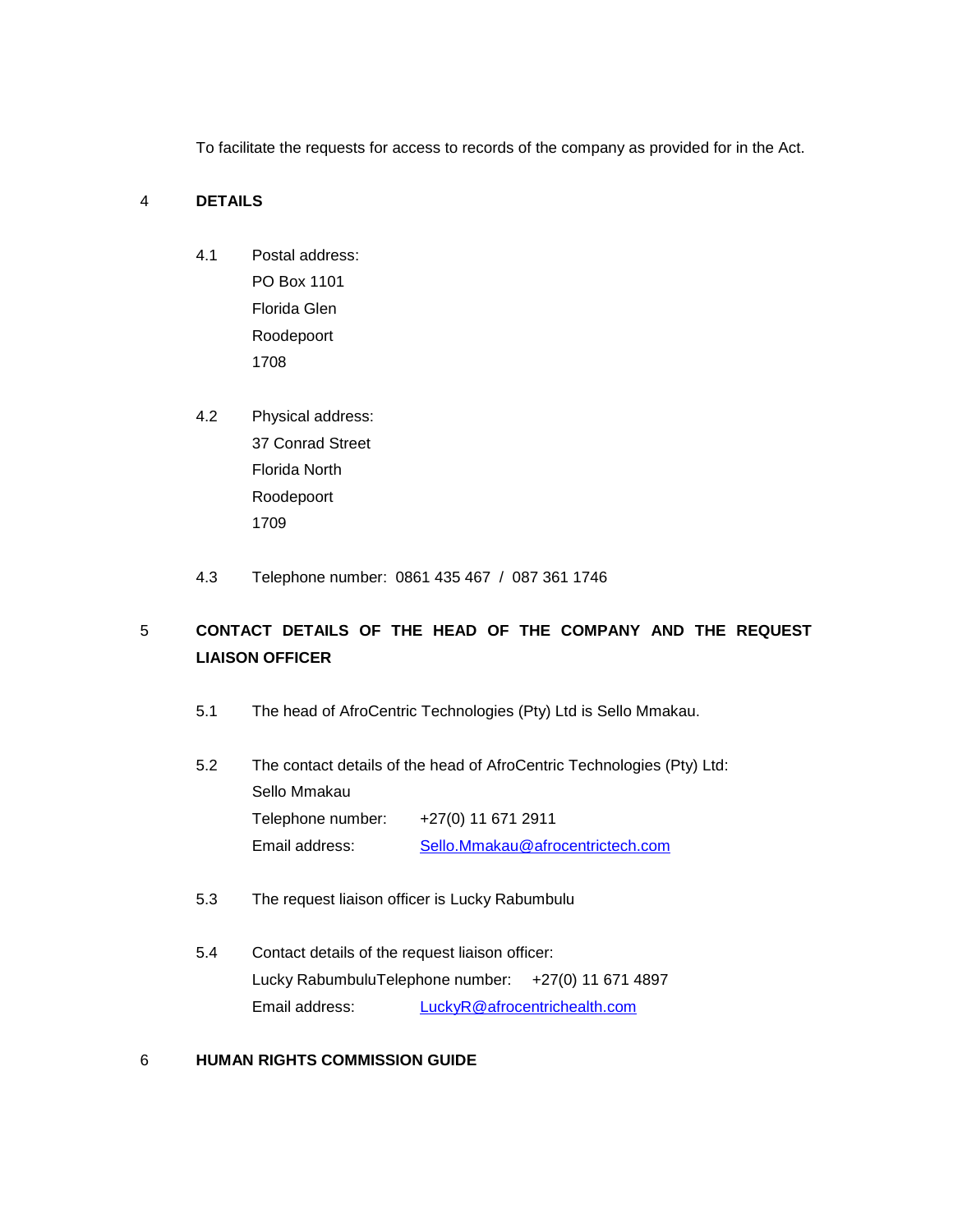- 6.1 The Human Rights Commission ("HRC") has compiled a guide, as contemplated in section 10 of the Act, containing information to assist any person who wishes to exercise any right as contemplated in the Act.
- 6.2 This guide is available from the SAHRC at:
	- 6.2.1 Private Bag X2700, Houghton 2041;
	- 6.2.2 Braampark Forum 3, 33 Hoofd Street, Braamfontein;
	- 6.2.3 the website at [www.sahrc.org.za;](http://www.sahrc.org.za/)
	- 6.2.4 e-mail to [info@sahrc.org.za;](mailto:info@sahrc.org.za)
	- 6.2.5 telephone number (011) 877 3600; or
	- 6.2.6 telefax number (011) 403 0625.

## 7 **RECORDS THAT ARE AUTOMATICALLY AVAILABLE TO EITHER EMPLOYEES ONLY OR THE GENERAL PUBLIC AND EMPLOYEES**

- 7.1 The following records are automatically available to all employees and need not be requested in accordance with the procedure outlined in paragraph 11:
	- 7.1.1 personnel records are available to the employee to which the particular personnel file relates;
	- 7.1.2 records of disciplinary hearings and related matters are available to the employee concerned;
	- 7.1.3 the company's policies and procedures manual;
	- 7.1.4 the company's document format manual.
- 7.2 The following records are automatically available to the general public and all employees and need not be requested in accordance with the procedure outlined in paragraph 11:
	- 7.2.1 the company's employment equity plan;
	- 7.2.2 the company's skills development plan.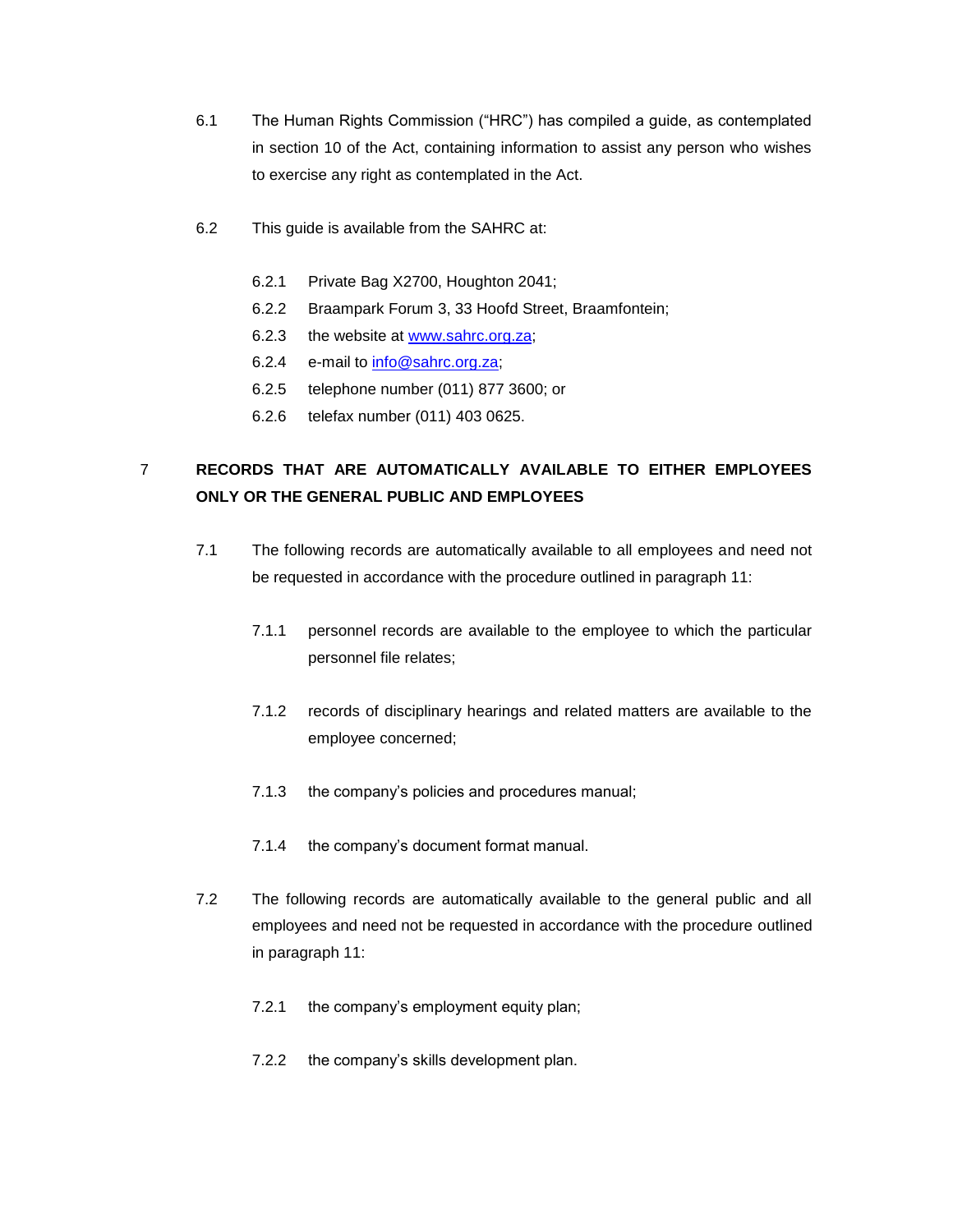| 7.3 |       |                   |                 | The cost to access, reproduce, search for and/or prepare any of the                                                       |  |  |                   |  |
|-----|-------|-------------------|-----------------|---------------------------------------------------------------------------------------------------------------------------|--|--|-------------------|--|
|     |       |                   |                 | abovementioned records, unless otherwise agreed, is:                                                                      |  |  |                   |  |
|     | 7.3.1 | R <sub>1.10</sub> |                 | for every photocopy of an A4-size page or part thereof                                                                    |  |  |                   |  |
|     | 7.3.2 |                   |                 | for every printed copy of an A4-size page of part thereof held<br>on a computer or in electronic or machine-readable form |  |  | R <sub>0.75</sub> |  |
|     | 7.3.3 |                   |                 | for a copy in a computer-readable form on compact disc                                                                    |  |  | R70.00            |  |
|     | 7.3.4 | R60.00            | or part thereof | 7.3.4.1 for a transcription of visual images, for an A4-size page<br>7.3.4.2 for a copy of visual images                  |  |  | R40.00            |  |
|     |       |                   |                 | $7.251$ for a transariation of an audio recent for an $\Lambda A$ eize pose                                               |  |  |                   |  |

|  | 7.3.5 7.3.5.1 for a transcription of an audio record, for an A4-size page |        |  |  |  |
|--|---------------------------------------------------------------------------|--------|--|--|--|
|  | or part thereof                                                           | R20.00 |  |  |  |
|  | 7.3.5.2 for a copy of an audio record                                     | R30.00 |  |  |  |

- 7.4 The request fee payable by a requester, other than a personal requester, referred to in section 54(1) of the Act is R50, 00.
- 7.5 Value added tax will be added to all fees detailed in this manual and all other fees prescribed in terms of the regulations associated with the Act.

# 8 **RECORDS HELD BY THE COMPANY IN TERMS OF OTHER LEGISLATION AS CONTEMPLATED IN SECTION 51(1)(d) OF THE ACT**

The following records are not automatically available without a request in terms of the Act:

- 8.1 all statutory returns:
	- 8.1.1 value-added tax (VAT);
	- 8.1.2 workmen's compensation;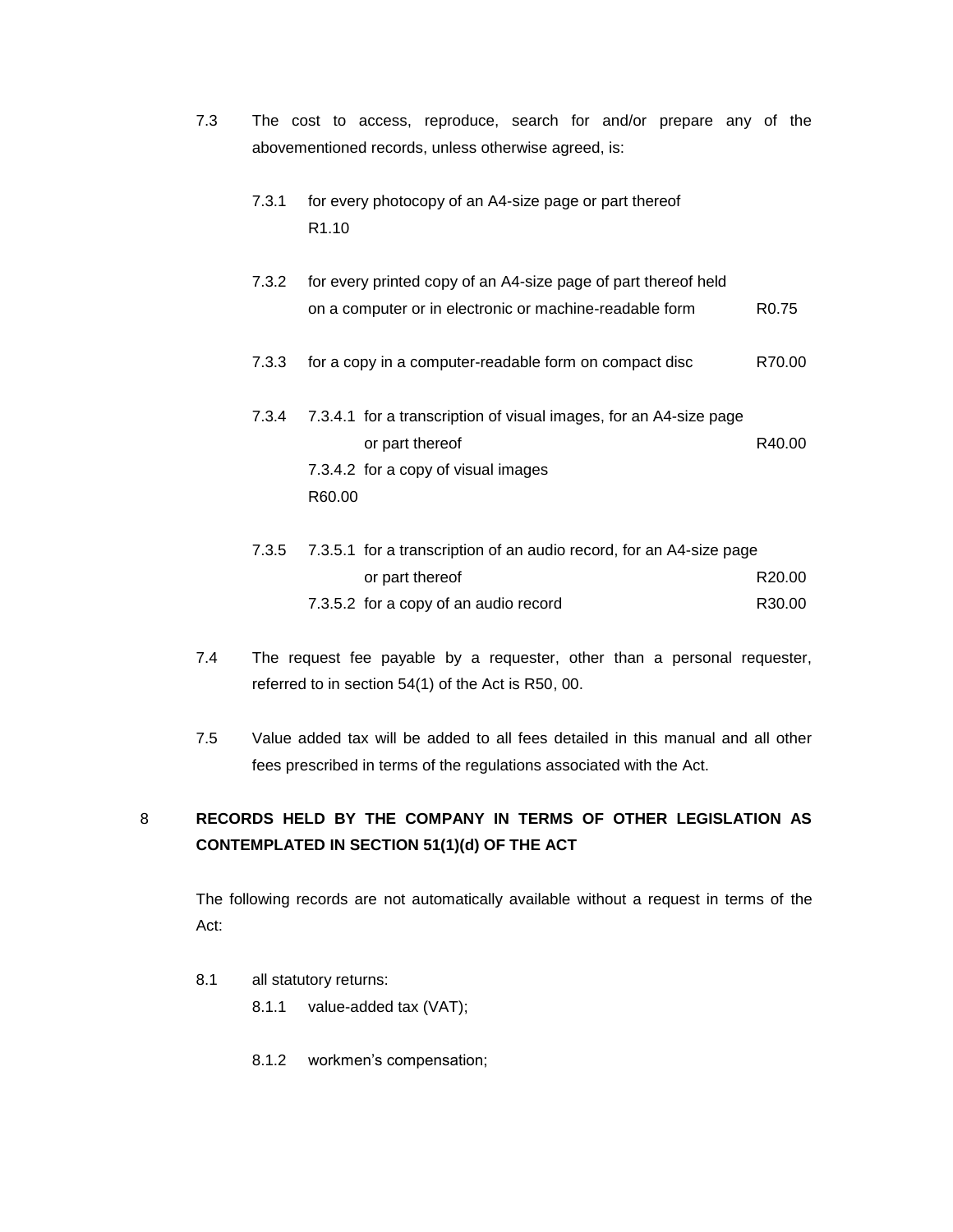- 8.1.3 unemployment insurance fund (UIF);
- 8.1.4 regional service levies (RSC);
- 8.1.5 skills development levies.

# 9 **OTHER TYPES OF RECORDS HELD BY THE COMPANY AS CONTEMPLATED IN SECTION 51(1)(c)**

- 9.1 These records are identified in Annexure A hereto and are not automatically available without a request in terms of the Act.
- 9.2 A request in terms of this section is subject to section 63(1) of the Act which provides that the head of a private body may refuse a request for access to a record of the company if the disclosure of the record would involve the unreasonable disclosure of personal information about a third party including a deceased individual.

# 10 **PROCEDURE FOR REQUESTING INFORMATION NOT AUTOMATICALLY AVAILABLE**

- 10.1 A request must be made on the prescribed form. A copy of the form is attached marked Annexure B. The form is also available from the website of the HRC or the website of the Department of Justice and Constitutional Development at [www.doj.gov.za.](http://www.doj.gov.za/)
- 10.2 The prescribed form should be submitted to the request liaison officer at his/her address, telefax number or email address, who will hand it to the head of the company or who will deal with the request himself.
- 10.3 The same procedure as set out in clause 10.1 and 10.2 applies if the requester is requesting information on behalf of another person or on behalf of a permanent employee of the company.
- 10.4 The following fees should accompany the prescribed form:

10.4.1 R50.00;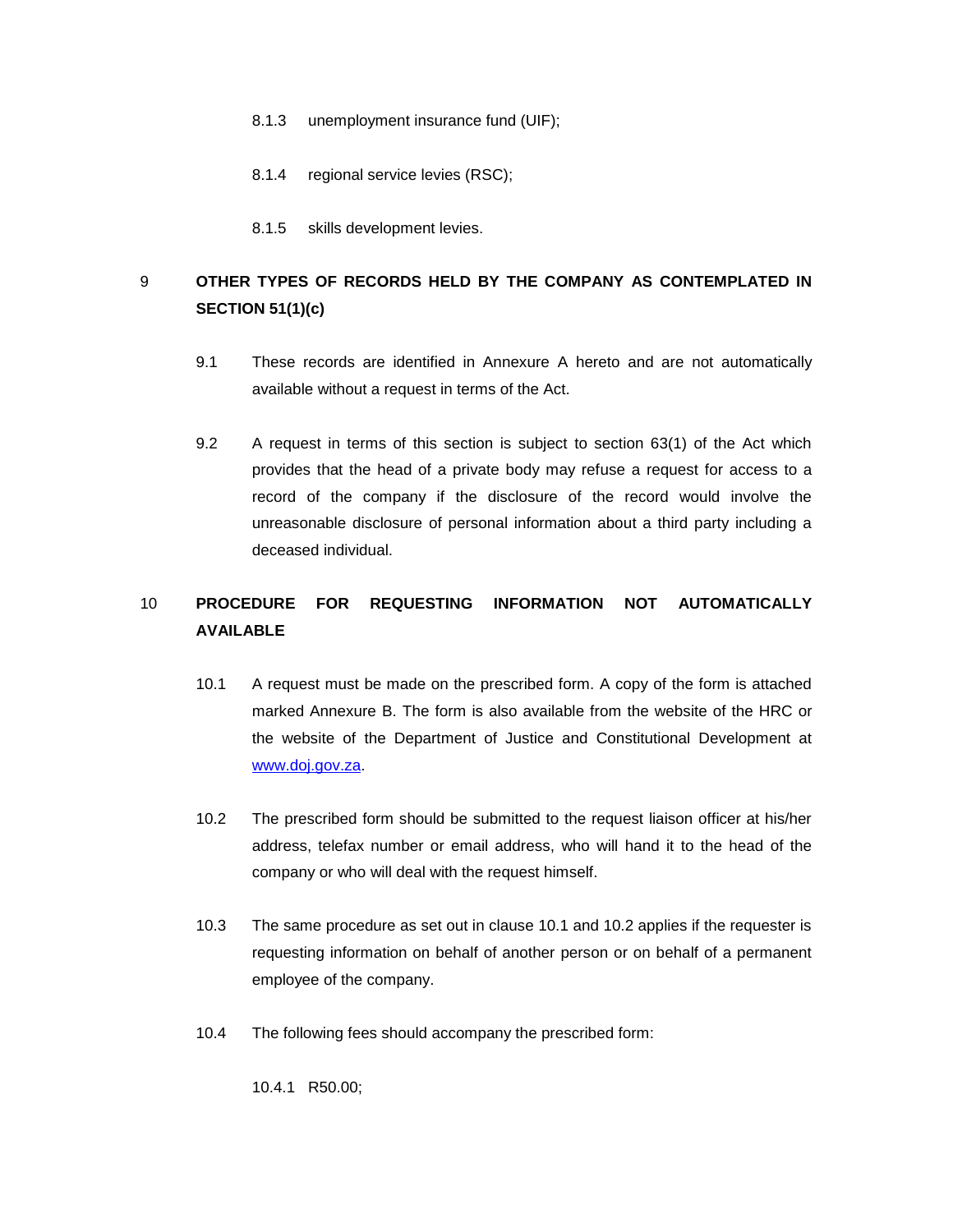- 10.4.2 if the head of the company or the request liaison officer is of the opinion that six (6) hours will be exceeded to search, reproduce and/or prepare the information requested, a deposit is payable to one-third at an amount of R30.00 (thirty rand) per hour or part thereof exceeding the six (6) hours.
- 10.5 The head of the company, as soon as reasonably possible and within thirty (30) days after the request has been received, shall decide whether or not to grant the request.
- 10.6 The requester will be notified of the decision of the head of the company or the request liaison officer in the manner indicated by the requester.
- 10.7 If the request is granted, the requester shall be informed by the head of the company or the request liaison officer in the manner indicated by the requester in the prescribed form.
- 10.8 Notwithstanding the aforegoing, the company will advise the requester in the manner stipulated by the requester in the prescribed form of:
	- 10.8.1 The access fee to be paid for the information (in accordance with clause 7.3.
	- 10.8.2 the format in which access will be given;
	- 10.8.3 the fact that the requester may lodge an appeal with a court of competent jurisdiction against the access fee charged or the format in which access is to be granted.
- 10.9 After access is granted, actual access to the record requested will be given as soon as reasonably possible.
- 10.10 If the request for access is denied, the head of the company or the request liaison officer shall advise the requester in writing in a notice of refusal. The notice of refusal shall state:
	- 10.10.1 Adequate reasons for the refusal;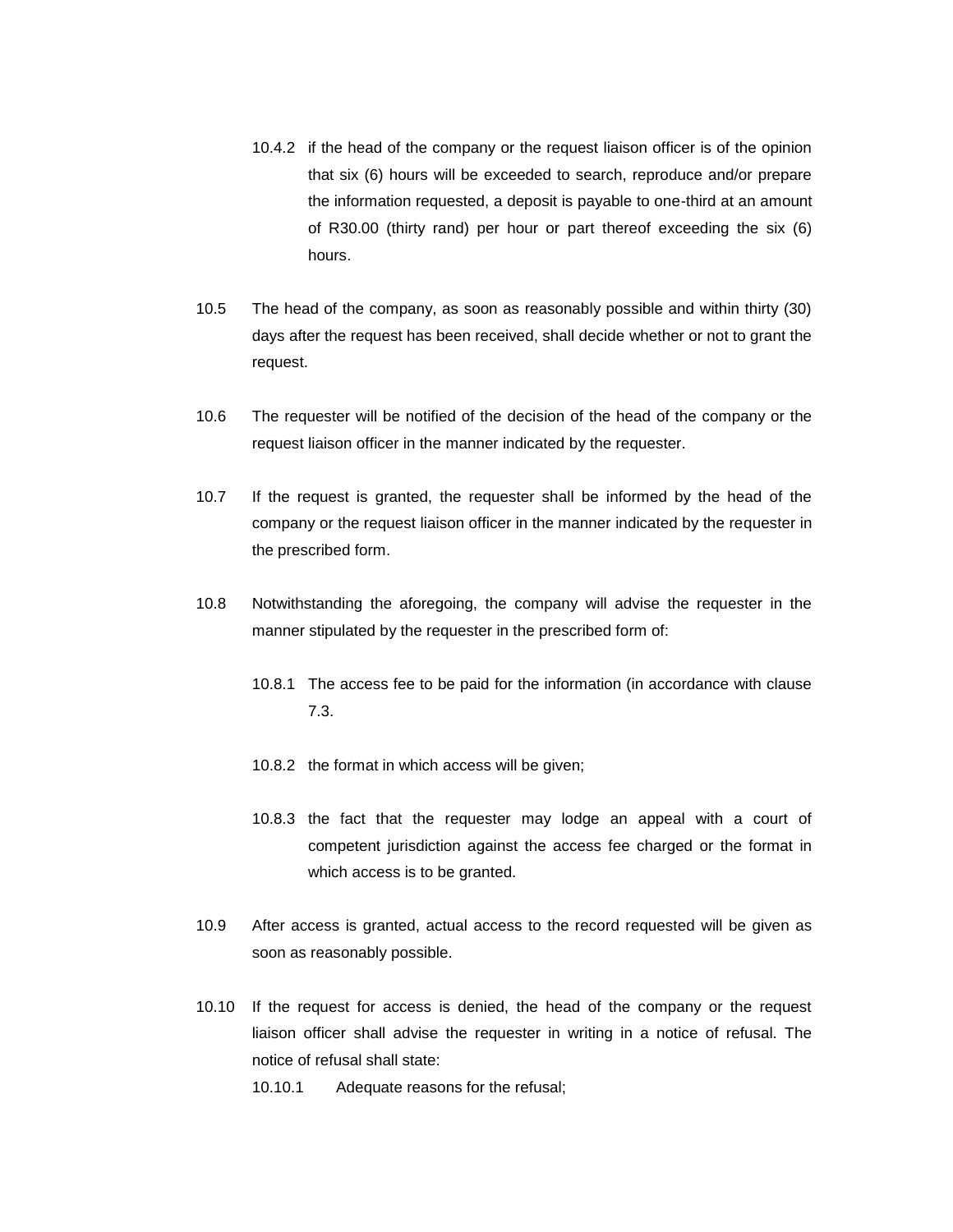- 10.10.2 that the requester may lodge an appeal with a court of competent jurisdiction against the refusal of the request (including the period) for lodging such appeal.
- 10.11 Upon the refusal by the head of the company or the request liaison officer, the deposit paid by the requester will be refunded.
- 10.12 If the head of the company or the request liaison officer fails to respond within thirty (30) days after a request has been received, it is deemed, in terms of Section 58 read together with Section 56(1) of the Act, that the head of the company or the request liaison officer has refused the request.
- 10.13 The head of the company may decide to extend the period of thirty (30) days ("original period") for another period of not more than thirty (30) days if:
	- 10.13.1 The request is for a large number of records; or
	- 10.13.2 the search for the records is to be conducted at premises not situated in the same town or city as the head office of the company; or
	- 10.13.3 consultation among divisions or departments, as the case may be, of the company is required; or
	- 10.13.4 the requester consents to such an extension in writing; or
	- 10.13.5 the parties agree in any other manner to such an extension.
- 10.14 Should the company require an extension of time, the requester shall be informed in the manner stipulated in the prescribed form of the reasons for the extension.
- 10.15 The requester may lodge an appeal with a court of competent jurisdiction against any extension or against any procedure set out in this section.

## 11 **INFORMATION OR RECORDS NOT FOUND**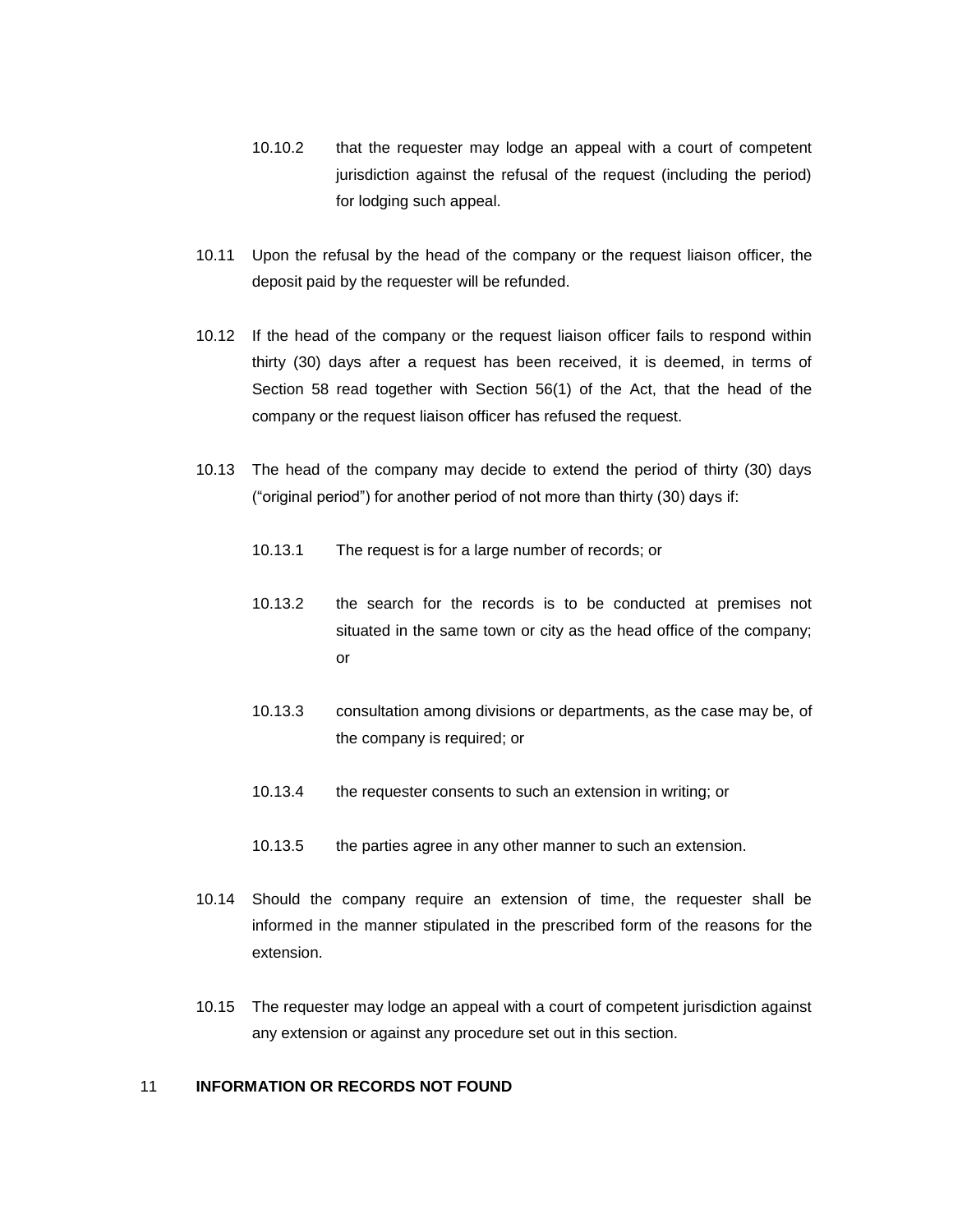- 11.1 If a requested record cannot be found or if the records do not exist, the head of the company or the request liaison officer must, by way of an affidavit or an affirmation, notify the requester that it is not possible to give access to the requested record.
- 11.2 The affidavit or affirmation must provide a full account of all the steps taken to find the record or to determine the existence thereof, including details of all communications by the head of the company or the request liaison officer with every person who conducted the search.
- 11.3 This notice will be regarded as a decision to refuse a request for access to the record concerned for the purposes of the Act.
- 11.4 If the record should later be found, the requester must be given access to the record in the manner stipulated by the requester in the prescribed form unless access is refused by the head of the company or the request liaison officer.
- 11.5 The attention of the requester is drawn to the provisions of Chapter 4 of the Act in terms of which the company may refuse, on certain specified grounds, to provide information to a requester.

#### 12 **INFORMATION REQUESTED ABOUT A THIRD PARTY**

- 12.1 Section 71 of the Act makes provision for a request for information or records about a third party.
- 12.2 In considering such a request, the company will adhere to the provisions of Section 71 to 74 of the Act.
- 12.3 The attention of the requester is drawn to the provisions of Chapter 5 of Part 3 of the Act in terms of which the company is obliged, in certain circumstances, to advise third parties of requests lodged in respect of information applicable to or concerning such third parties. In addition, the provisions of Chapter 2 of Part 4 of the Act entitle third parties to dispute the decisions of the head of the company or the request liaison officer by referring matters to any court of competent jurisdiction.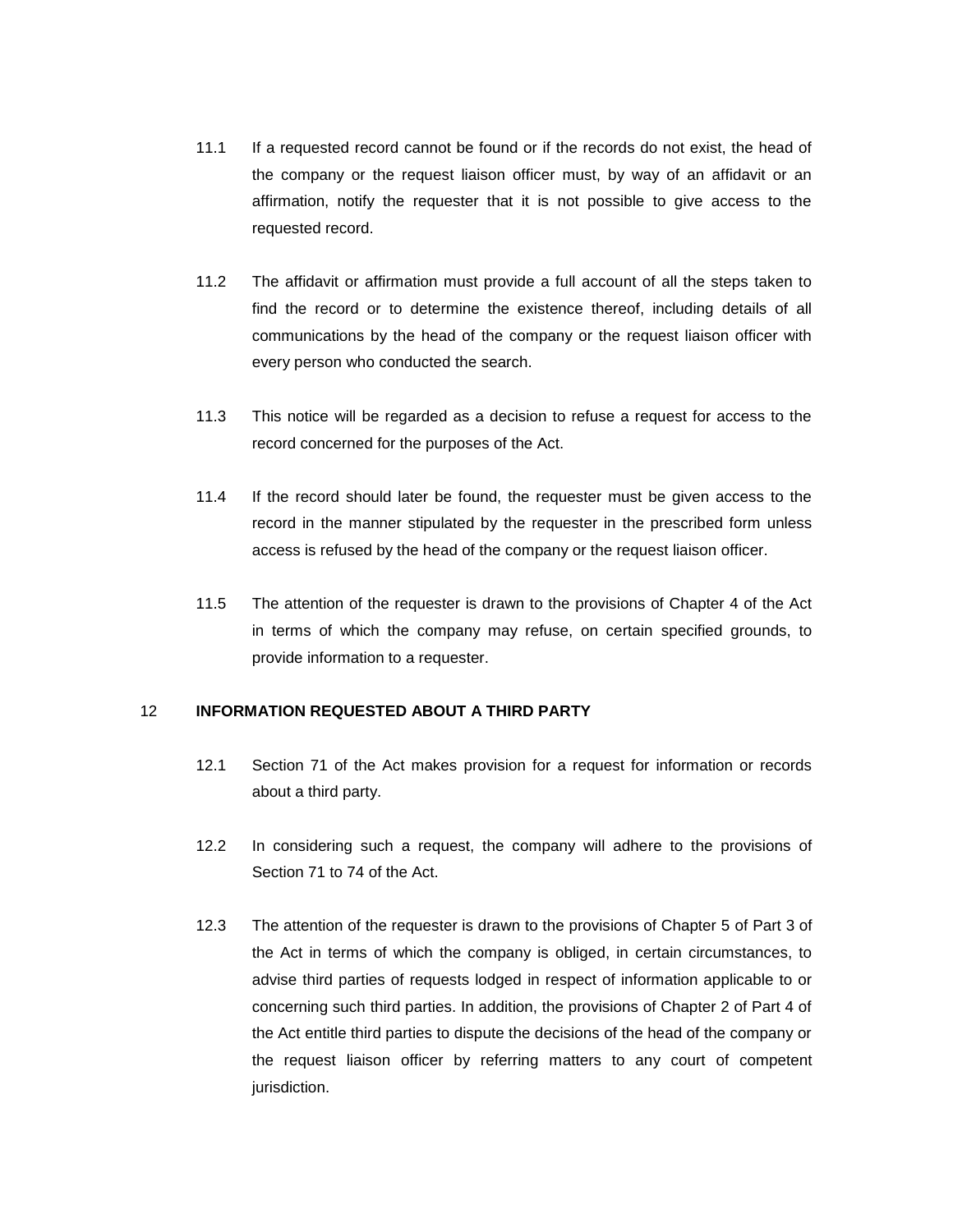### 13 **ACCESS TO HEALTH OR OTHER RECORDS**

- 13.1 If the information or a deputy information officer who grants a request for access to a record provided by a health practitioner in his or her capacity as such about the physical or mental health, or well-being:
	- 13.1.1 of the requester; or
	- 13.1.2 if the request has been made on behalf of the person to whom the record relates, of that person

is of the opinion that the disclosure of the record to the requester might cause serious harm to such person's physical or mental health or well-being, the information officer may, before granting access, consult with a health practitioner who has been nominated by the requester.

- 13.2 If such health practitioner is of the opinion that the disclosure of the record to the requester would be likely to cause serious harm to such person's physical or mental health or well-being, the information officer may only give access to the record if the requester provides that adequate provision has been made for such counselling as may be necessary in the circumstances.
- 13.3 Before access to the record is so given to the requester, the person responsible for such counselling must be given access to the record.

#### 14 **UPDATING OF MANUAL**

The company will update this manual every six (6) months or at such intervals as may be necessary.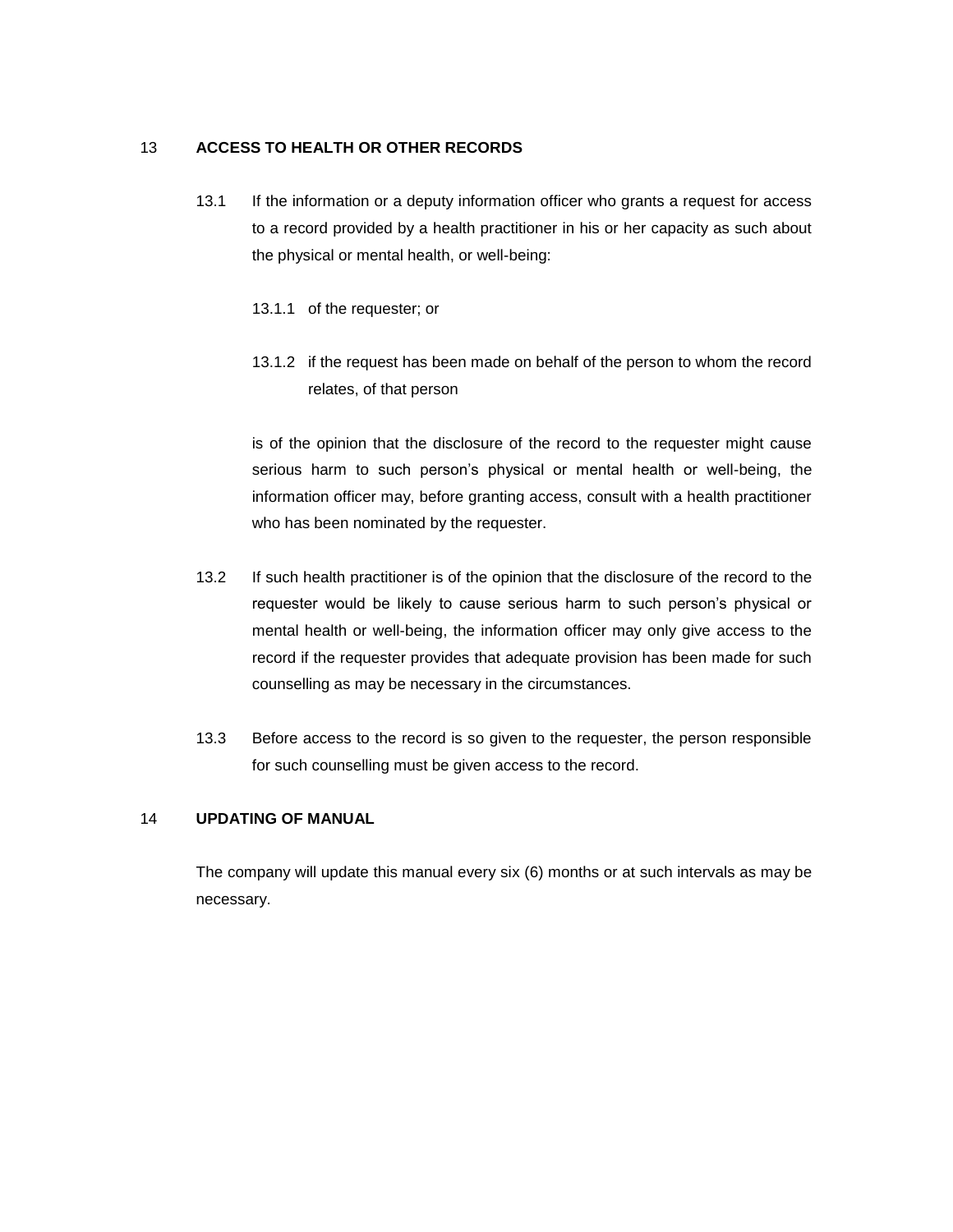## **ANNEXURE A**

- 1 Broker relations documentation;
- 2 Human resources documentation;
- 3 Integrated care documentation including *inter alia*:
	- 3.1 Client scheme and medical provider relationship documentation;
	- 3.2 Hospital case management documentation;
	- 3.3 Maternity case management documentation;
	- 3.4 Renal dialysis and transplant case management documentation;
	- 3.5 SANCA documentation;
	- 3.6 General case management documentation;
	- 3.7 Member counselling documentation;
	- 3.8 MAC documentation;
	- 3.9 MVA documentation;
	- 3.10 MCAC documentation;
	- 3.11 Beneficiary relations documentation;
- 4 Operational risk management documentation including *inter alia*:
	- 4.1 Medicine management documentation;
	- 4.2 Medical underwriting documentation;
	- 4.3 Pathology auditing documentation;
	- 4.4 Hospital bill review documentation;
	- 4.5 Medicas documentation;
	- 4.6 Exclusion underwriting documentation;
	- 4.7 CLI clinical drug auditing documentation;
- 5 Operations documentation including *inter alia:*
	- 5.1 Contact centre /pre-authorisation of benefits documentation;
	- 5.2 Membership documentation;
	- 5.3 Debtors documentation;
	- 5.4 Client services documentation;
	- 5.5 Information systems documentation;
	- 5.6 Assessing documentation;
	- 5.7 Project management documentation;
	- 5.8 Business integration services documentation;
	- 5.9 **QMS** documentation;<br>5.10 Information security do
	- Information security documentation;
	- 5.11 Internal audit documentation;
	- 5.12 Risk management documentation;
	- 5.13 Datawarehouse documentation;
	- 5.14 Fund management documentation including *inter alia*:
		- 5.14.1 Integrated care documentation;
		- 5.14.2 Agreements;
		- 5.14.3 Board of trustees documentation;
		- 5.14.4 Financial documentation;
	- 5.15 Finance documentation including *inter alia*:
		- 5.15.1 Corporate finance documentation;
			- 5.15.2 Scheme finance documentation;
	- 5.16 Special investigations documentation;
- 6 Intracs documentation;
- 7 Group administration documentation;
- 8 Company secretarial documentation;
- 9 Legal documentation.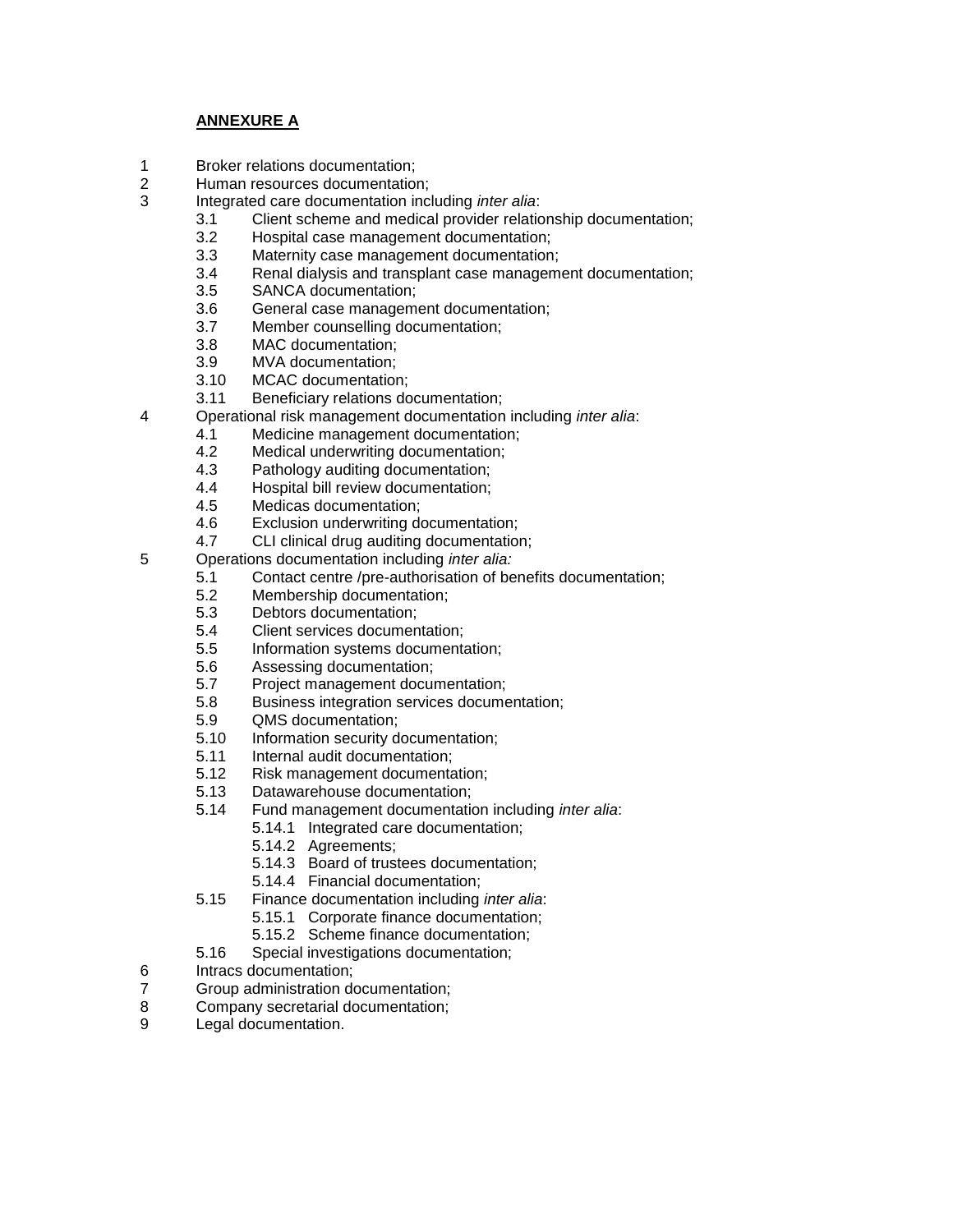### **ANNEXURE B**

### **REQUEST FOR ACCESS TO A RECORD OF A PRIVATE BODY**

[S 53(1) The Promotion of Access to Information Act, Act 2 of 2000]

TO: **Lucky Rabumbulu Request Liaison Officer** 37 Conrad Street Florida North 1709 PO Box 1101 Florida Glen 1708 Tel no: +27(0) 11 671 4897 Email address: [LuckyR@afrocentrichealth.com](mailto:LuckyR@afrocentrichealth.com)

### **PLEASE NOTE**

*If the provided space is inadequate, please continue on a separate folio and attach it to this form. The requester must sign all additional folios.*

\_\_\_\_\_\_\_\_\_\_\_\_\_\_\_\_\_\_\_\_\_\_\_\_\_\_\_\_\_\_\_\_\_\_\_\_\_\_\_\_\_\_\_\_\_\_\_\_\_\_\_\_\_\_\_\_\_\_\_\_\_\_\_\_

\_\_\_\_\_\_\_\_\_\_\_\_\_\_\_\_\_\_\_\_\_\_\_\_\_\_\_\_\_\_\_\_\_\_\_\_\_\_\_\_\_\_\_\_\_\_\_\_\_\_\_\_\_\_\_\_\_\_\_\_\_\_\_\_

\_\_\_\_\_\_\_\_\_\_\_\_\_\_\_\_\_\_\_\_\_\_\_\_\_\_\_\_\_\_\_\_\_\_\_\_\_\_\_\_\_\_\_\_\_\_\_\_\_\_\_\_\_\_\_\_\_\_\_\_\_\_\_\_

\_\_\_\_\_\_\_\_\_\_\_\_\_\_\_\_\_\_\_\_\_\_\_\_\_\_\_\_\_\_\_\_\_\_\_\_\_\_\_\_\_\_\_\_\_\_\_\_\_\_\_\_\_\_\_\_\_\_\_\_\_\_\_\_ \_\_\_\_\_\_\_\_\_\_\_\_\_\_\_\_\_\_\_\_\_\_\_\_\_\_\_\_\_\_\_\_\_\_\_\_\_\_\_\_\_\_\_\_\_\_\_\_\_\_\_\_\_\_\_\_\_\_\_\_\_\_\_\_ \_\_\_\_\_\_\_\_\_\_\_\_\_\_\_\_\_\_\_\_\_\_\_\_\_\_\_\_\_\_\_\_\_\_\_\_\_\_\_\_\_\_\_\_\_\_\_\_\_\_\_\_\_\_\_\_\_\_\_\_\_\_\_\_ \_\_\_\_\_\_\_\_\_\_\_\_\_\_\_\_\_\_\_\_\_\_\_\_\_\_\_\_\_\_\_\_\_\_\_\_\_\_\_\_\_\_\_\_\_\_\_\_\_\_\_\_\_\_\_\_\_\_\_\_\_\_\_\_

\_\_\_\_\_\_\_\_\_\_\_\_\_\_\_\_\_\_\_\_\_\_\_\_\_\_\_\_\_\_\_\_\_\_\_\_\_\_\_\_\_\_\_\_\_\_\_\_\_\_\_\_\_\_\_\_\_\_\_\_\_\_\_\_

\_\_\_\_\_\_\_\_\_\_\_\_\_\_\_\_\_\_\_\_\_\_\_\_\_\_\_\_\_\_\_\_\_\_\_\_\_\_\_\_\_\_\_\_\_\_\_\_\_\_\_\_\_\_\_\_\_\_\_\_\_\_\_\_

\_\_\_\_\_\_\_\_\_\_\_\_\_\_\_\_\_\_\_\_\_\_\_\_\_\_\_\_\_\_\_\_\_\_\_\_\_\_\_\_\_\_\_\_\_\_\_\_\_\_\_\_\_\_\_\_\_\_\_\_\_\_\_\_

1 **PARTICULARS OF THE PERSON REQUESTING ACCESS TO THE RECORD** *(Proof of the capacity in which the request is made, if applicable, must be attached.)*

Full names and surname:

Identity number:

Postal address:

E-mail address:

Telefax number:

Telephone numbers: Work (including dialling code):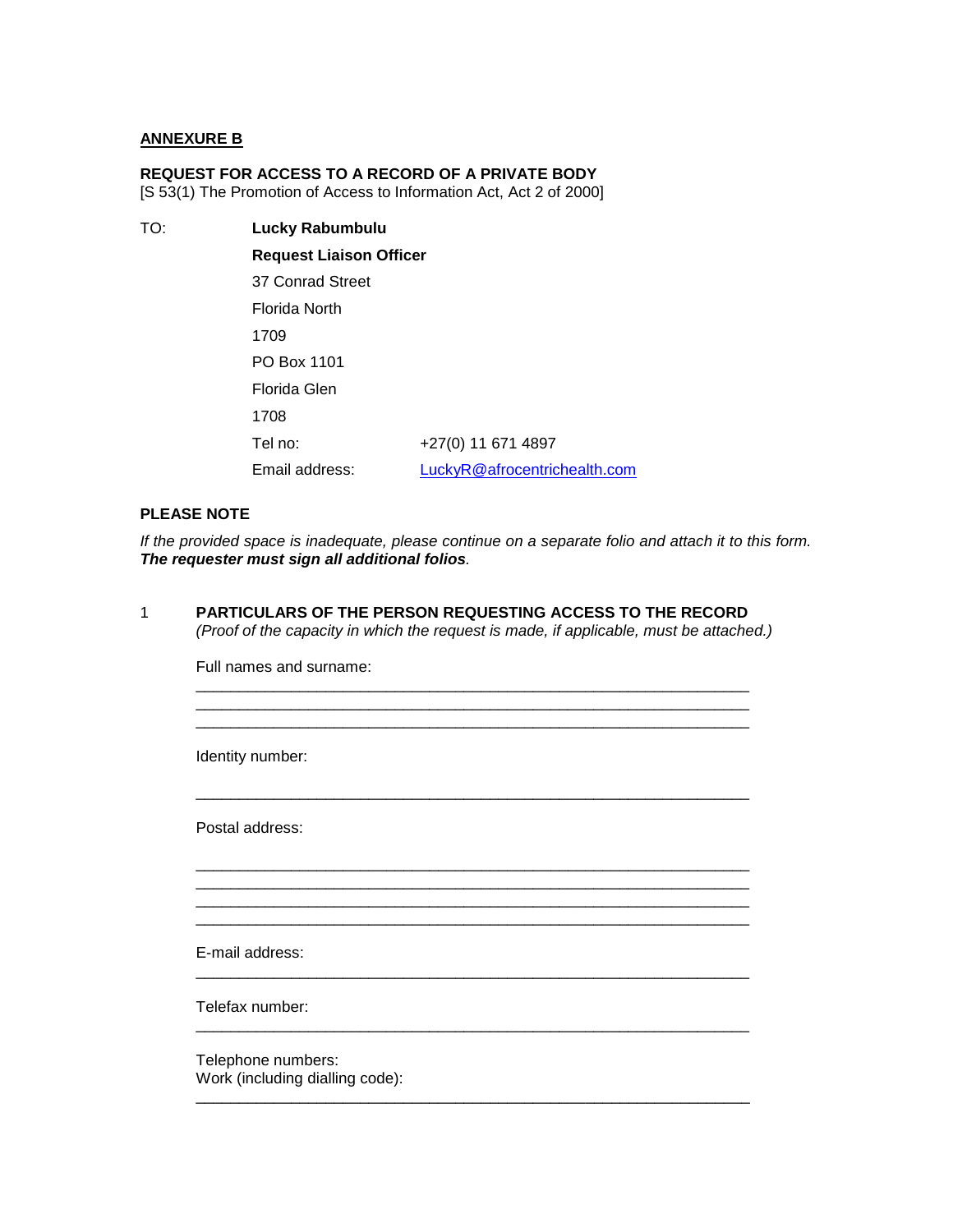Home (including dialling code):

Cellular telephone number:

| PARTICULARS OF PERSON ON WHOSE BEHALF REQUEST IS MADE<br>(This section must only be completed if a request for information is made on behalf of<br>another person) |  |  |  |  |  |  |
|--------------------------------------------------------------------------------------------------------------------------------------------------------------------|--|--|--|--|--|--|
| Full names and surname:                                                                                                                                            |  |  |  |  |  |  |
| Identity number:                                                                                                                                                   |  |  |  |  |  |  |
| Postal address:                                                                                                                                                    |  |  |  |  |  |  |
|                                                                                                                                                                    |  |  |  |  |  |  |
| E-mail address:                                                                                                                                                    |  |  |  |  |  |  |
| Telefax number:                                                                                                                                                    |  |  |  |  |  |  |
| Telephone numbers:<br>Work (including dialling code):                                                                                                              |  |  |  |  |  |  |
| Home (including dialling code):                                                                                                                                    |  |  |  |  |  |  |
| Cellular telephone number:                                                                                                                                         |  |  |  |  |  |  |
|                                                                                                                                                                    |  |  |  |  |  |  |

#### $\overline{3}$ PARTICULARS OF RECORD REQUESTED

Provide full particulars of the record to which access is requested (including the reference number, if that is known to you) to enable the record to be located: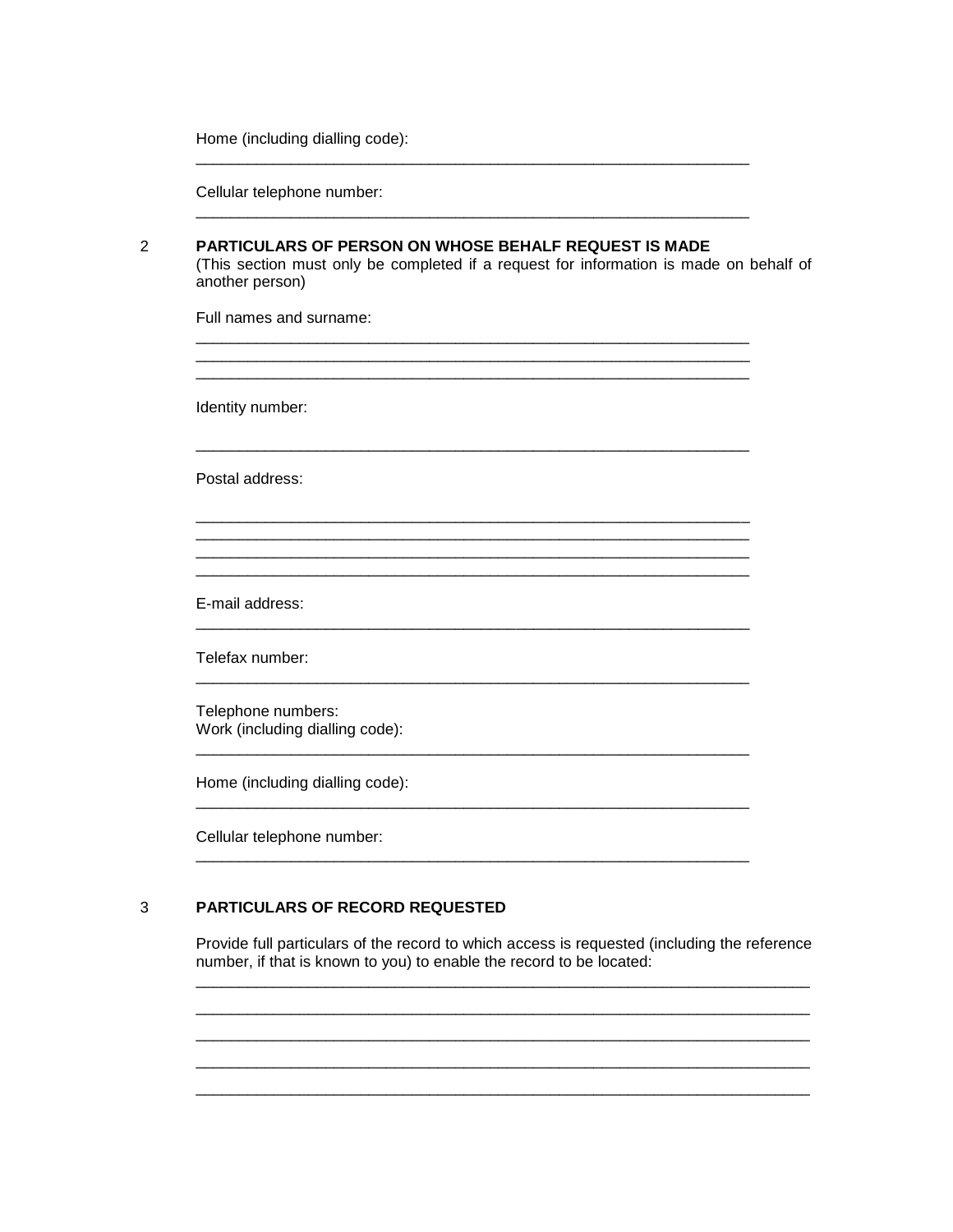#### **FEES**  $\overline{4}$

- $4.1$ A request for access to a record, other than a record containing personal information about yourself, will be processed only after a request fee has been paid.
- $4.2$ You will be notified of the amount required to be paid as the request fee.
- The fee payable for access to a record depends on the form in which access is  $4.3$ required and the reasonable time required to search for and prepare a record.
- If you qualify for exemption of the payment of any fee, please state the reason 4.4 therefor:

<u> 1980 - Jan Barbara Barat, martin da basar da basar da basar da basar da basar da basar da basar</u>

#### 5 FORM OF ACCESS TO RECORD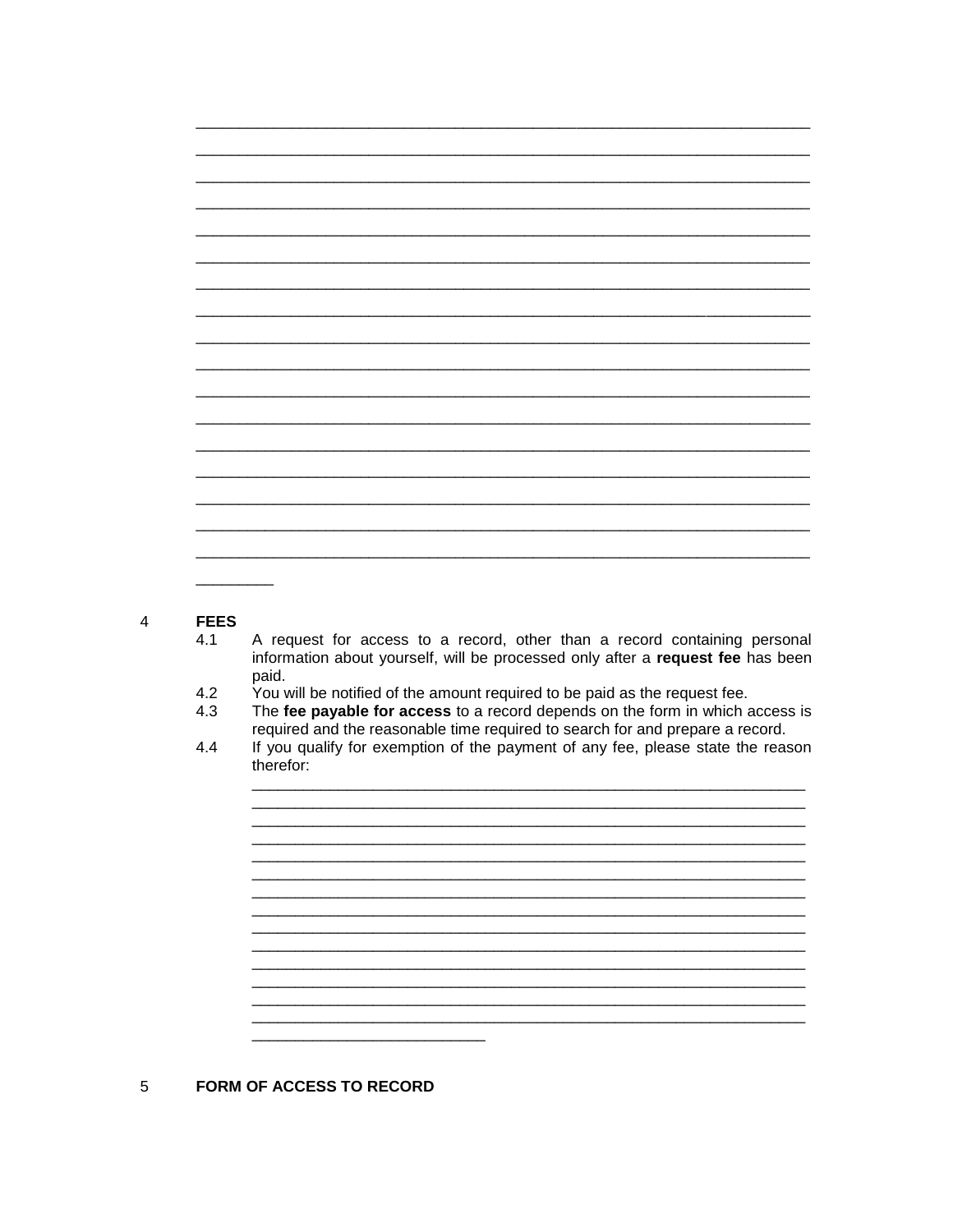5.1 If you are prevented by a disability to read, view or listen to the record in the form of access provided for in A to D hereunder, please state your disability and indicate in which form the record is required:

| <b>DISABILITY</b> | FORM IN WHICH RECORD IS<br><b>REQUIRED</b> |  |  |
|-------------------|--------------------------------------------|--|--|
|                   |                                            |  |  |
|                   |                                            |  |  |
|                   |                                            |  |  |
|                   |                                            |  |  |

5.2 Mark the appropriate box with an X.

| Compliance with your request in the specified form may depend on the<br>(i)<br>form in which the record is available.<br>Access in the form requested may be refused in certain circumstances. In<br>(ii)<br>such a case, you will be informed if access will be granted in another<br>form.<br>(iii)<br>The fee payable for access to the record, if any, will be determined partly<br>by the form in which access is requested.<br>A. If the record is in written or printed form:<br>copy of record*<br>inspection of record<br>B. If record consists of visual images<br>(this includes photographs, slides, video recordings, computer-generated<br>images, sketches, etc.)<br>copy of the images*<br>of<br>view the image<br>transcription<br>the<br>images*<br>If record consists of recorded words or information which can be<br>$\mathbf{C}$<br>reproduced in sound:<br>transcription<br>of<br>soundtrack*<br>listen to the soundtrack (audio<br>(written or printed document)<br>cassette)<br>D. If record is held on computer or in an electronic or machine-readable<br>form:<br>printed copy of<br>printed<br>0f<br>in.<br>computer<br>copy<br>copy<br>record*<br>information derived<br>readable form* (compact<br>from the record*<br>disc)<br>* If you requested a copy or transcription of a record (above), do<br><b>YES</b><br><b>NO</b><br>you wish the copy or transcription to be posted to you?<br>Postage is payable. | NOTES: |  |  |  |  |  |  |  |  |
|------------------------------------------------------------------------------------------------------------------------------------------------------------------------------------------------------------------------------------------------------------------------------------------------------------------------------------------------------------------------------------------------------------------------------------------------------------------------------------------------------------------------------------------------------------------------------------------------------------------------------------------------------------------------------------------------------------------------------------------------------------------------------------------------------------------------------------------------------------------------------------------------------------------------------------------------------------------------------------------------------------------------------------------------------------------------------------------------------------------------------------------------------------------------------------------------------------------------------------------------------------------------------------------------------------------------------------------------------------------------------------------------------------------------------------------------|--------|--|--|--|--|--|--|--|--|
|                                                                                                                                                                                                                                                                                                                                                                                                                                                                                                                                                                                                                                                                                                                                                                                                                                                                                                                                                                                                                                                                                                                                                                                                                                                                                                                                                                                                                                                |        |  |  |  |  |  |  |  |  |
|                                                                                                                                                                                                                                                                                                                                                                                                                                                                                                                                                                                                                                                                                                                                                                                                                                                                                                                                                                                                                                                                                                                                                                                                                                                                                                                                                                                                                                                |        |  |  |  |  |  |  |  |  |
|                                                                                                                                                                                                                                                                                                                                                                                                                                                                                                                                                                                                                                                                                                                                                                                                                                                                                                                                                                                                                                                                                                                                                                                                                                                                                                                                                                                                                                                |        |  |  |  |  |  |  |  |  |
|                                                                                                                                                                                                                                                                                                                                                                                                                                                                                                                                                                                                                                                                                                                                                                                                                                                                                                                                                                                                                                                                                                                                                                                                                                                                                                                                                                                                                                                |        |  |  |  |  |  |  |  |  |
|                                                                                                                                                                                                                                                                                                                                                                                                                                                                                                                                                                                                                                                                                                                                                                                                                                                                                                                                                                                                                                                                                                                                                                                                                                                                                                                                                                                                                                                |        |  |  |  |  |  |  |  |  |
|                                                                                                                                                                                                                                                                                                                                                                                                                                                                                                                                                                                                                                                                                                                                                                                                                                                                                                                                                                                                                                                                                                                                                                                                                                                                                                                                                                                                                                                |        |  |  |  |  |  |  |  |  |
|                                                                                                                                                                                                                                                                                                                                                                                                                                                                                                                                                                                                                                                                                                                                                                                                                                                                                                                                                                                                                                                                                                                                                                                                                                                                                                                                                                                                                                                |        |  |  |  |  |  |  |  |  |
|                                                                                                                                                                                                                                                                                                                                                                                                                                                                                                                                                                                                                                                                                                                                                                                                                                                                                                                                                                                                                                                                                                                                                                                                                                                                                                                                                                                                                                                |        |  |  |  |  |  |  |  |  |
|                                                                                                                                                                                                                                                                                                                                                                                                                                                                                                                                                                                                                                                                                                                                                                                                                                                                                                                                                                                                                                                                                                                                                                                                                                                                                                                                                                                                                                                |        |  |  |  |  |  |  |  |  |
|                                                                                                                                                                                                                                                                                                                                                                                                                                                                                                                                                                                                                                                                                                                                                                                                                                                                                                                                                                                                                                                                                                                                                                                                                                                                                                                                                                                                                                                |        |  |  |  |  |  |  |  |  |
|                                                                                                                                                                                                                                                                                                                                                                                                                                                                                                                                                                                                                                                                                                                                                                                                                                                                                                                                                                                                                                                                                                                                                                                                                                                                                                                                                                                                                                                |        |  |  |  |  |  |  |  |  |
|                                                                                                                                                                                                                                                                                                                                                                                                                                                                                                                                                                                                                                                                                                                                                                                                                                                                                                                                                                                                                                                                                                                                                                                                                                                                                                                                                                                                                                                |        |  |  |  |  |  |  |  |  |
|                                                                                                                                                                                                                                                                                                                                                                                                                                                                                                                                                                                                                                                                                                                                                                                                                                                                                                                                                                                                                                                                                                                                                                                                                                                                                                                                                                                                                                                |        |  |  |  |  |  |  |  |  |
|                                                                                                                                                                                                                                                                                                                                                                                                                                                                                                                                                                                                                                                                                                                                                                                                                                                                                                                                                                                                                                                                                                                                                                                                                                                                                                                                                                                                                                                |        |  |  |  |  |  |  |  |  |
|                                                                                                                                                                                                                                                                                                                                                                                                                                                                                                                                                                                                                                                                                                                                                                                                                                                                                                                                                                                                                                                                                                                                                                                                                                                                                                                                                                                                                                                |        |  |  |  |  |  |  |  |  |
|                                                                                                                                                                                                                                                                                                                                                                                                                                                                                                                                                                                                                                                                                                                                                                                                                                                                                                                                                                                                                                                                                                                                                                                                                                                                                                                                                                                                                                                |        |  |  |  |  |  |  |  |  |
|                                                                                                                                                                                                                                                                                                                                                                                                                                                                                                                                                                                                                                                                                                                                                                                                                                                                                                                                                                                                                                                                                                                                                                                                                                                                                                                                                                                                                                                |        |  |  |  |  |  |  |  |  |
|                                                                                                                                                                                                                                                                                                                                                                                                                                                                                                                                                                                                                                                                                                                                                                                                                                                                                                                                                                                                                                                                                                                                                                                                                                                                                                                                                                                                                                                |        |  |  |  |  |  |  |  |  |
|                                                                                                                                                                                                                                                                                                                                                                                                                                                                                                                                                                                                                                                                                                                                                                                                                                                                                                                                                                                                                                                                                                                                                                                                                                                                                                                                                                                                                                                |        |  |  |  |  |  |  |  |  |
|                                                                                                                                                                                                                                                                                                                                                                                                                                                                                                                                                                                                                                                                                                                                                                                                                                                                                                                                                                                                                                                                                                                                                                                                                                                                                                                                                                                                                                                |        |  |  |  |  |  |  |  |  |
|                                                                                                                                                                                                                                                                                                                                                                                                                                                                                                                                                                                                                                                                                                                                                                                                                                                                                                                                                                                                                                                                                                                                                                                                                                                                                                                                                                                                                                                |        |  |  |  |  |  |  |  |  |
|                                                                                                                                                                                                                                                                                                                                                                                                                                                                                                                                                                                                                                                                                                                                                                                                                                                                                                                                                                                                                                                                                                                                                                                                                                                                                                                                                                                                                                                |        |  |  |  |  |  |  |  |  |
|                                                                                                                                                                                                                                                                                                                                                                                                                                                                                                                                                                                                                                                                                                                                                                                                                                                                                                                                                                                                                                                                                                                                                                                                                                                                                                                                                                                                                                                |        |  |  |  |  |  |  |  |  |
|                                                                                                                                                                                                                                                                                                                                                                                                                                                                                                                                                                                                                                                                                                                                                                                                                                                                                                                                                                                                                                                                                                                                                                                                                                                                                                                                                                                                                                                |        |  |  |  |  |  |  |  |  |
|                                                                                                                                                                                                                                                                                                                                                                                                                                                                                                                                                                                                                                                                                                                                                                                                                                                                                                                                                                                                                                                                                                                                                                                                                                                                                                                                                                                                                                                |        |  |  |  |  |  |  |  |  |
|                                                                                                                                                                                                                                                                                                                                                                                                                                                                                                                                                                                                                                                                                                                                                                                                                                                                                                                                                                                                                                                                                                                                                                                                                                                                                                                                                                                                                                                |        |  |  |  |  |  |  |  |  |

## 6 **PARTICULARS OF RIGHT TO BE EXERCISED OR PROTECTED**